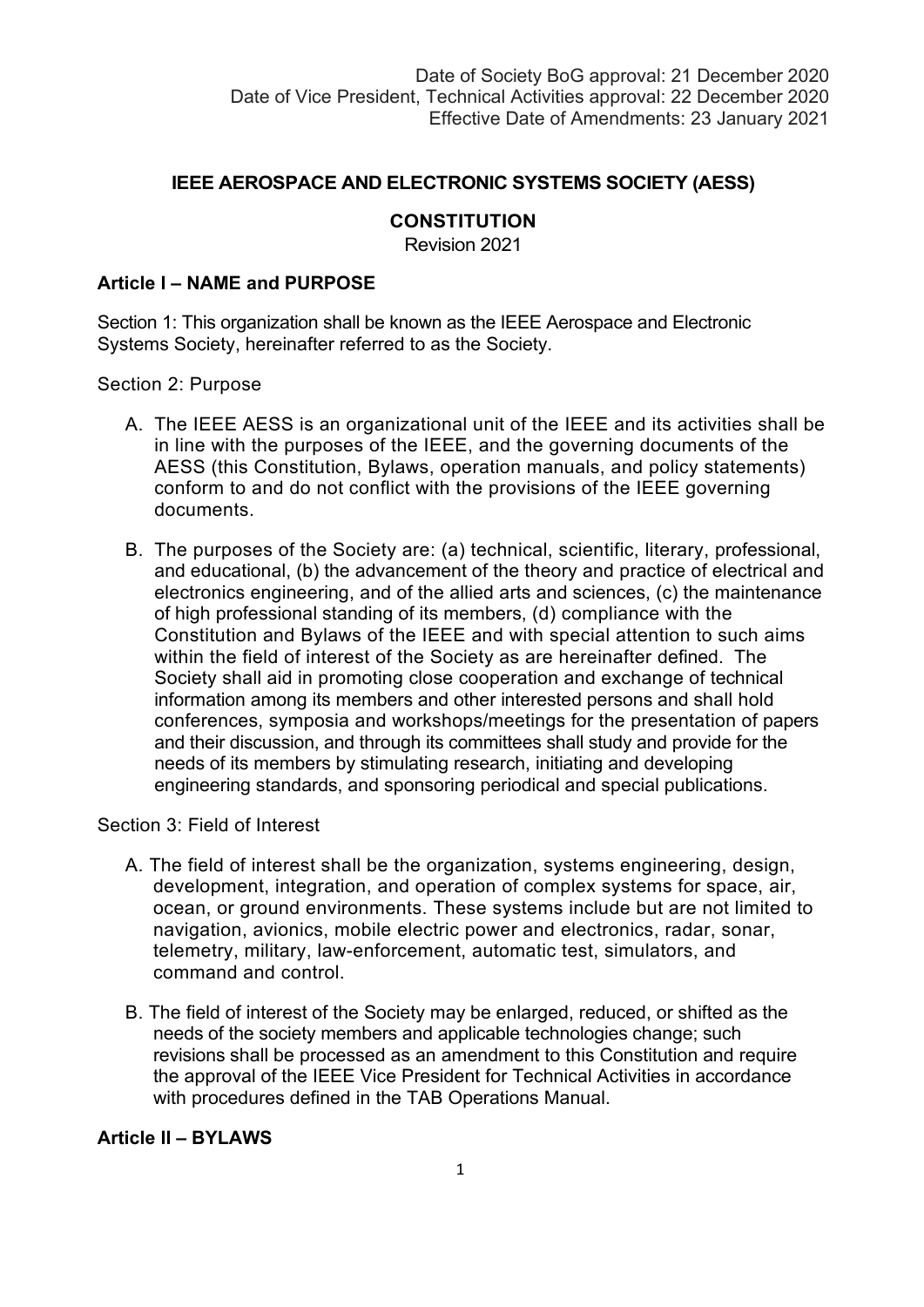Section 1: Bylaws of the IEEE Aerospace and Electronics Systems Society are used for the purposes of governing the operations and administration of the Society.

Section 2: Proposed Bylaw changes and reasons therefore shall be sent to all AESS Board of Governors members at least twenty days before the stipulated meeting of the Board of Governors at which the vote shall be taken. The votes of two-thirds of the members present and entitled to vote, at the time of the vote, provided a quorum is present, shall be required to approve any new Bylaw, amendment or revocation. This vote may be conducted electronically at the discretion of the President in accordance with the Society Bylaws. Amendments to the Bylaws shall not take effect until they are approved by the Vice President, Technical Activities, in accordance with the process outlined in the TAB Operations Manual.

#### **Article III – MEMBERSHIP**

Section 1: IEEE members of any grade, including students, having an interest in any aspect of the field of interest of the Society, shall be eligible for Society membership.

Section 2: Members of non-IEEE professional and/or technical societies may become affiliate members of the Society and may participate in Society activities, without also being a member of IEEE as provided by the IEEE Bylaws and subject to the applicable IEEE rules and regulations and any additional limitations imposed by the Society Bylaws.

Section 3: Members of the IEEE AESS in good standing are eligible to be nominated for election to the Board of Governors of the AESS.

### **Article IV – FINANCES**

Section 1: The Society shall collect from its members annual dues or fees, in accordance with the IEEE and Society Bylaws and applicable rules and regulations. The amount of the Society membership dues or fees shall be established by the Board of Governors.

Section 2: The Society may charge registration fees at meetings, symposia, conferences, and conventions sponsored or co-sponsored by the Society. The registration fee for those who are not members of the IEEE or of the Society shall be higher than for IEEE members and Society members, in accordance with IEEE policy.

Section 3: The Society may raise revenues by other means, such as advertising, exhibits, publication sales, requests for contributions, and charges for sending out notices to non-members of the Society, provided such means are consistent with applicable IEEE rules and regulations, and do not encroach on revenue fields of prior established groups or sections. Any new revenue means not explicitly covered by IEEE rules and regulations must be approved as defined by IEEE policy.

Section 4: The AESS Board of Governors shall prepare and adopt an annual budget. Stewardship of the assets of the Society shall be the responsibility of the Board of Governors.

Section 5: The Fiscal Year (FY) of the AESS shall be the same as that of the IEEE.

Section 6: The Board of Governors will utilize the services of IEEE Headquarters as bursar, for all or part of the Society funds, as provided by the IEEE Bylaws and rules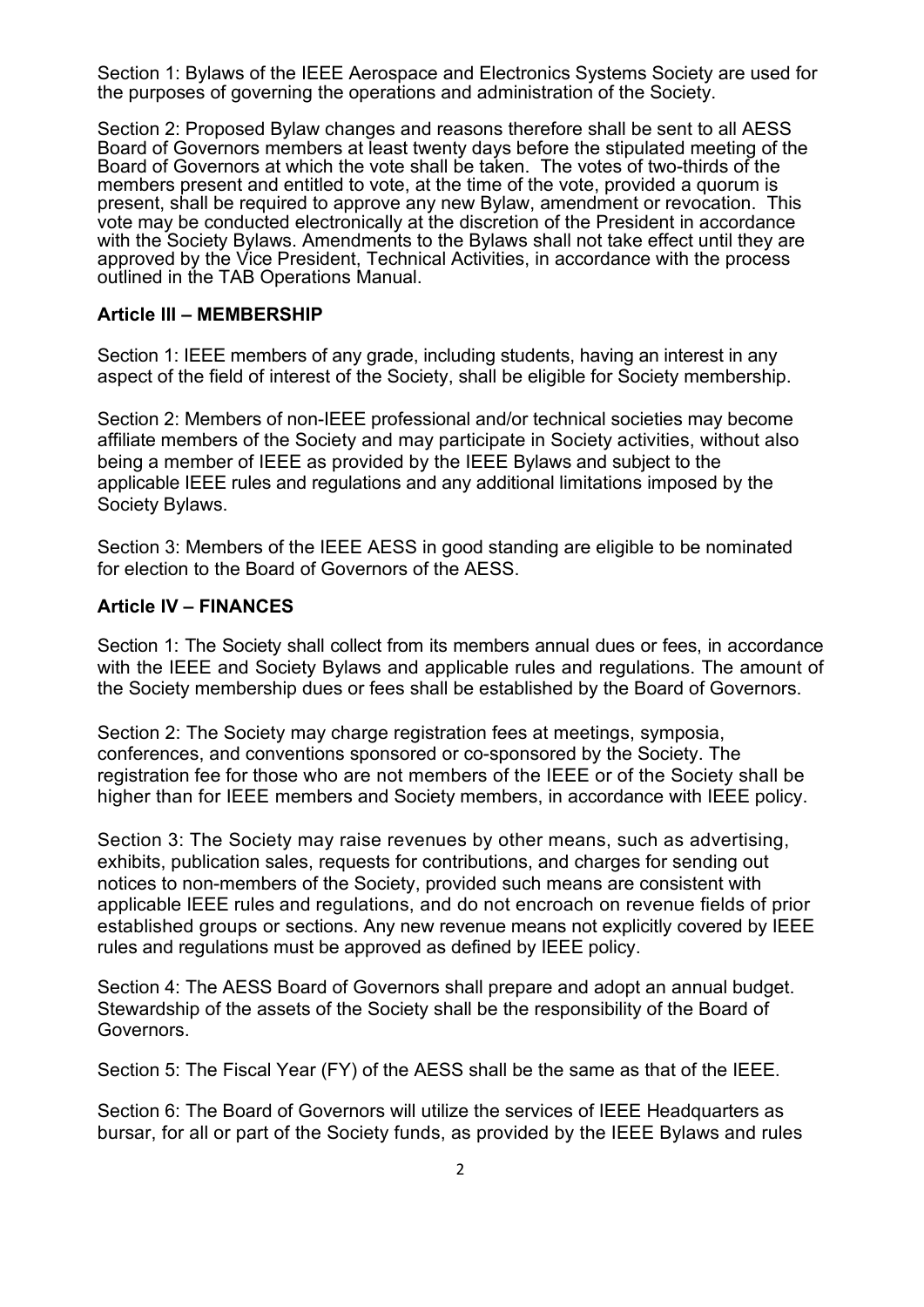and regulations. If any part of the Society funds is received and deposited separately, the terms and conditions shall be in accordance with IEEE policies and subject to the provisions of the Society Bylaws and to any special limitations imposed by the Board of Governors.

Section 7: Neither the Aerospace and Electronic Systems Society, nor any officer or representative thereof, shall have any authority to contract debts for, pledge the credit of, or in any way bind the IEEE, except within the terms of previously approved budgets.

### **Article V – ADMINISTRATION**

Section 1: The Society shall be managed by a Board of Governors of 24 elected members, the past-President of the Society, the Undergraduate Student Rep, the Graduate Student Rep, and the Young Professional Rep, with vote regardless of their elected term currency, plus additional non-voting members as specified in the Society Bylaws. The quorum is specified in the Society Bylaws.

Section 2: Other groups of the Society may be formed as provided in the IEEE rules and regulation. The nature of the groups and the supervision of such group affairs other than by the Board of Governors shall be prescribed in the Society Bylaws.

Section 3: The President shall appoint a Secretary and a Treasurer with the consent of the Board of Governors in accordance with the Society Bylaws, both positions without vote.

Section 4: The duties and responsibilities of the officers shall be as defined within this document, in the Society Bylaws, and as delineated by the Board of Governors.

Section 5: The President, at the direction of the Board of Governors, shall have general supervision of the affairs of the Society. He/she shall preside at meetings of the Board of Governors and at general meetings of the Society and have such other powers and perform such other duties as may be provided in the Society Bylaws, or as may be delegated to him/her by the Board of Governors. In his/her absence or incapacity his/her duties shall be performed by the President Elect. The President shall have no vote on the Board of Governors except if the vote is by secret ballot or as a casting vote to break a deadlock.

Section 6: The President shall be an ex-officio member of all committees of the Society, is a member of the IEEE Technical Activities Board, and when notified of a meeting of said Board, shall assure representation of the Society at such meeting by him/herself, or by the Presidents' alternate. The rules defining the President's alternate on TAB are defined in the TAB Operations Manual.

Section 7: The Board of Governors may establish committees as required and prescribed in the Society Bylaws, including standing committees (e.g., Awards, Chapters, Membership, Nominations). Technical Panels and Technical Committees shall be established as needed to develop specific areas of interest. All appointments to committees and similar posts shall be for a term of one year or until successors are appointed or the committee dissolved, except where specific designated terms of office are established by the Board of Governors.

Section 8: The President, with the approval of the Board, shall appoint as voting members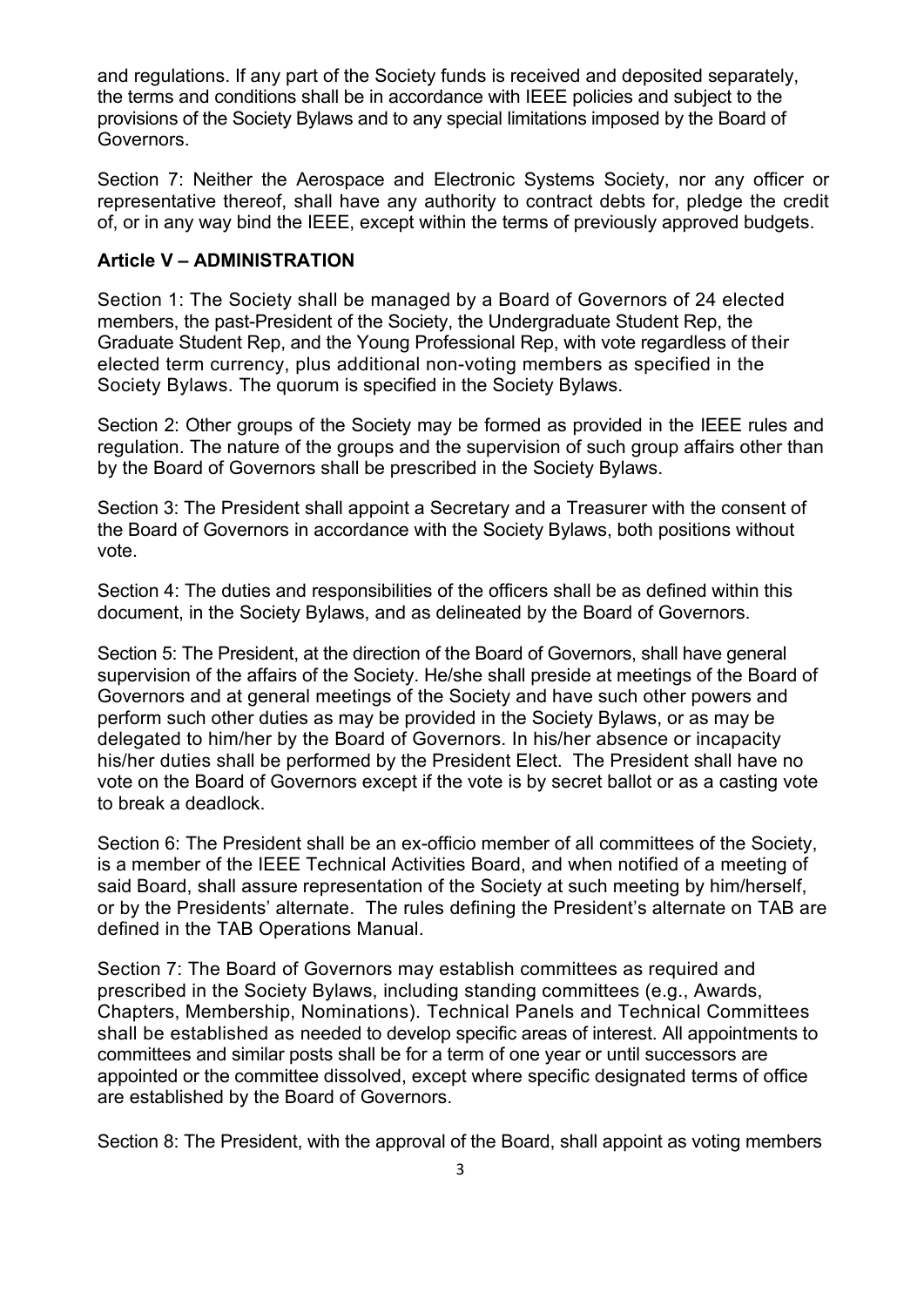of the Board of Governors, a current (when they take office) undergraduate engineering student and a current (when they take office) graduate engineering student to serve as Student Representatives. The President, with the approval of the Board shall also appoint as voting member of the Board of Governors a Young Professional Representative. The terms for each shall be two (2) years, renewable once; the appointment takes place beginning January of the year in which the President takes office.

### **Article VI – NOMINATIONS AND ELECTIONS OF BOARD OF GOVERNORS**

Section 1: The nominating procedure shall include provision for petition by Society members to place a name on the ballot.

Section 2: Election of the twenty-four (24) members-at-large of the Board of Governors shall be as prescribed in the Society Bylaws.

Section 3: Within-term vacancies on the Board of Governors shall be filled by appointment, for the unexpired terms, by the President with the consent of the Board of Governors.

Section 4: The composition and responsibilities of the Nominations and Appointments (N&A) Committee are listed in the Society Bylaws.

Section 5: Petition signature requirements are defined by the Society Bylaws.

Section 6: The terms of the 24 members-at-large of the Board of Governors shall be for three years, with eight members to be elected each year, two by the existing Board of Governors, and the remaining six by the full Society membership as prescribed in the Bylaws. Only two consecutive full terms of membership are permitted, but eligibility is restored after a lapse of one year. Members must be of IEEE Member, Senior Member, or Fellow grade at the time of their nomination. Members of the Board of Governors shall assume office on the first of January the year after their election. The Board of Governors shall develop an Officer Succession Plan to identify and train future Society Officers. The detailed plan will be as specified in the Society Bylaws.

Section 7: The Board of Governors shall biennially select, from its current members a President and a President Elect. The President and President Elect must be of Graduate Member, Member, Senior Member, or Fellow grade. The newly selected President and President Elect shall assume office on January 1 of the year after their appointment. Terms of these officers are specified in the Society Bylaws.

Section 8: The Board of Governors shall annually select from its current members the:

- A. Vice President, Conferences
- B. Vice President, Education
- C. Vice President, Finance
- D. Vice President, Industry Relations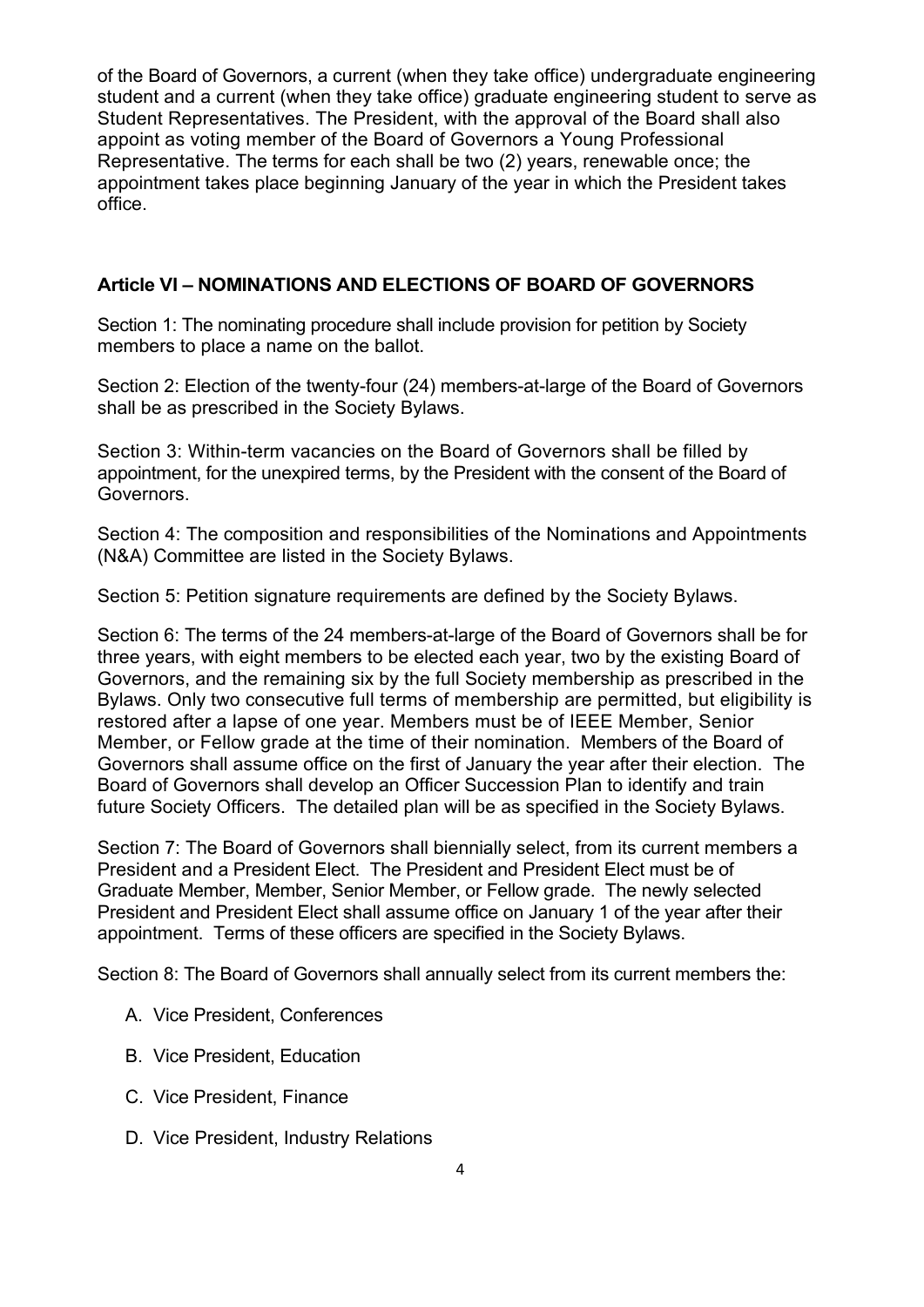- E. Vice President, Member Services
- F. Vice President, Publications
- G. Vice President, Technical Operations

The Past President is an Officer of the Board of Governors for a 2-year term following their term as president.

These officers will serve their terms as specified in the Society Bylaws.

# **Article VII – MEETINGS**

Section 1: The Society may hold meetings, conferences, symposia, or conventions either alone or in cooperation with Sectional, Regional, or any other Convention Committees of the IEEE, or of other technical organizations, subject to IEEE rules and regulations. The Society shall sponsor at least one technical conference each year.

Section 2: The Board of Governors shall hold two or more meetings each year. An annual Strategic Planning Meeting of all elected and appointed officers will also be held within the 1<sup>st</sup> quarter of each calendar year. Other meetings of the Board of Governors shall be held at such times as are found necessary and/or convenient, in accordance with the Society Bylaws.

# **Article VIII – PUBLICATIONS**

Section 1: Publications undertaken in the Society shall be subject to IEEE policies and to any further guidance and controls prescribed by the Society or the Vice President, Publications. The Society shall be responsible for the financial aspects of its publication program.

Section 2: The Vice President, Publications, with the advice and consent of the Board of Governors, shall appoint such editors-in-chief as may be required to implement the publications program. The duties of an editor, and his/her compensation, if any, shall be prescribed in the Society Bylaws.

# **Article IX – AMENDMENTS TO THE CONSTITUTION**

Section 1: Amendments to this Constitution shall be initiated by petition submitted by twenty-five (25) members of the Society or by the Board of Governors. Amendments shall be approved by IEEE Technical Activities per the process defined in the TAB Operations Manual.

Section 2: After such approval, the proposed amendment shall be published in the Society Transactions or Magazine, or on the official Society website, or otherwise published by direct mailing to the membership with notice that it goes into effect unless ten percent of the Society members object within thirty (30) days of publication.

Section 3: If such objections are received, or if the Board of Governors considers a Society membership ballot desirable or necessary, a copy of the proposed amendment